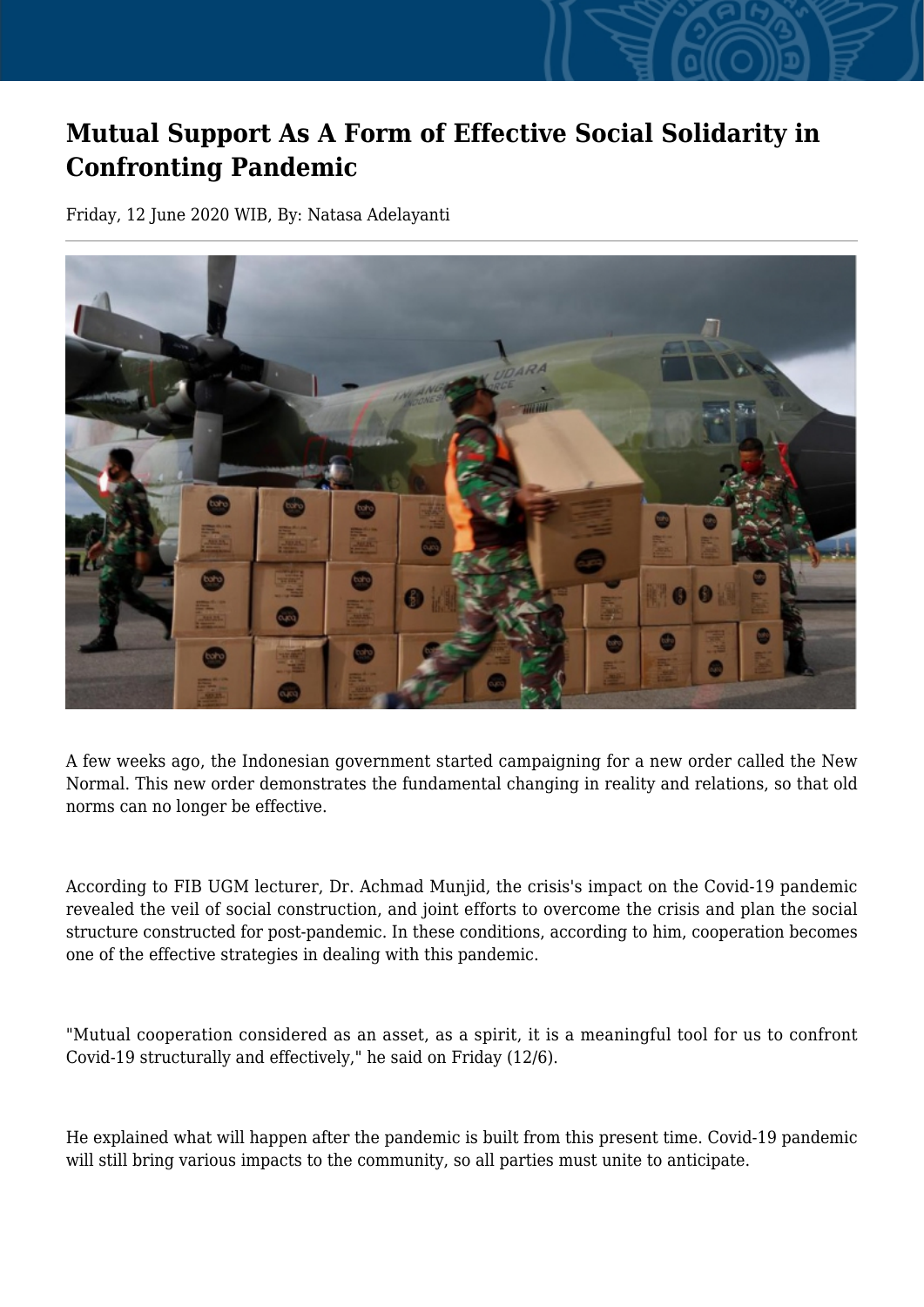He also explained that every individual that lives in a society and community bound by two kinds of ties: free and strong bonds. A strong relationship is a bond between family, neighbors, or peers, while acquaintances is a way where a free bond built up.

Both types of bonds each have advantages. A strong bond allows for quick and intensive trust and movement, while a free bond has a far and wide range. The dissemination of information, knowledge, opportunities, innovation, and leadership will effectively run if utilizing the two bonding models.

"Covid-19 spreads widely and so quickly because it works according to the principles of networking. To fight Covid-19, we also have to use mutual cooperation as a network. We need to work as Covid-19 works," he explained.

Achmad Munjid explained this material in the Webinar entitled "Network Life Planning (Mutual Cooperation and Empathy) in the face of Covid-19" held by the UGM Professor Council. In addition to Achmad, Ganjar Pranowo, as the Governor of Central Java, Prof. Dr. R. Agus Sartono, MBA as the Deputy Minister for Education and Religion of the Ministry of Coordinating Ministry of Social and Cultural Affairs also other speakers presented at the Webinar.

Agus Sartono described the national condition due to the Covid-19 Pandemic. It is when economic growth slowed due to low productivity, and unemployment rose by 2.92 - 5.23 million, which means there is an increase in new unemployed in 2020. This fact will also affect the number of poor people also will be increased by 1.16 - 3.78 million.

Challenges due to pandemics also arise in the education sector because remote learning from home encounters several obstacles, including access problems. After all, not all parents have access to online learning.

In line with preparations for New Normal, according to him, the Ministry of Culture has set a scenario towards a New Normal in the education units, yet still paying attention to the students' health protection.

"The government wants to protect our children as the next generation of our nation," said Agus.

Author: Gloria Translator: Natasa A